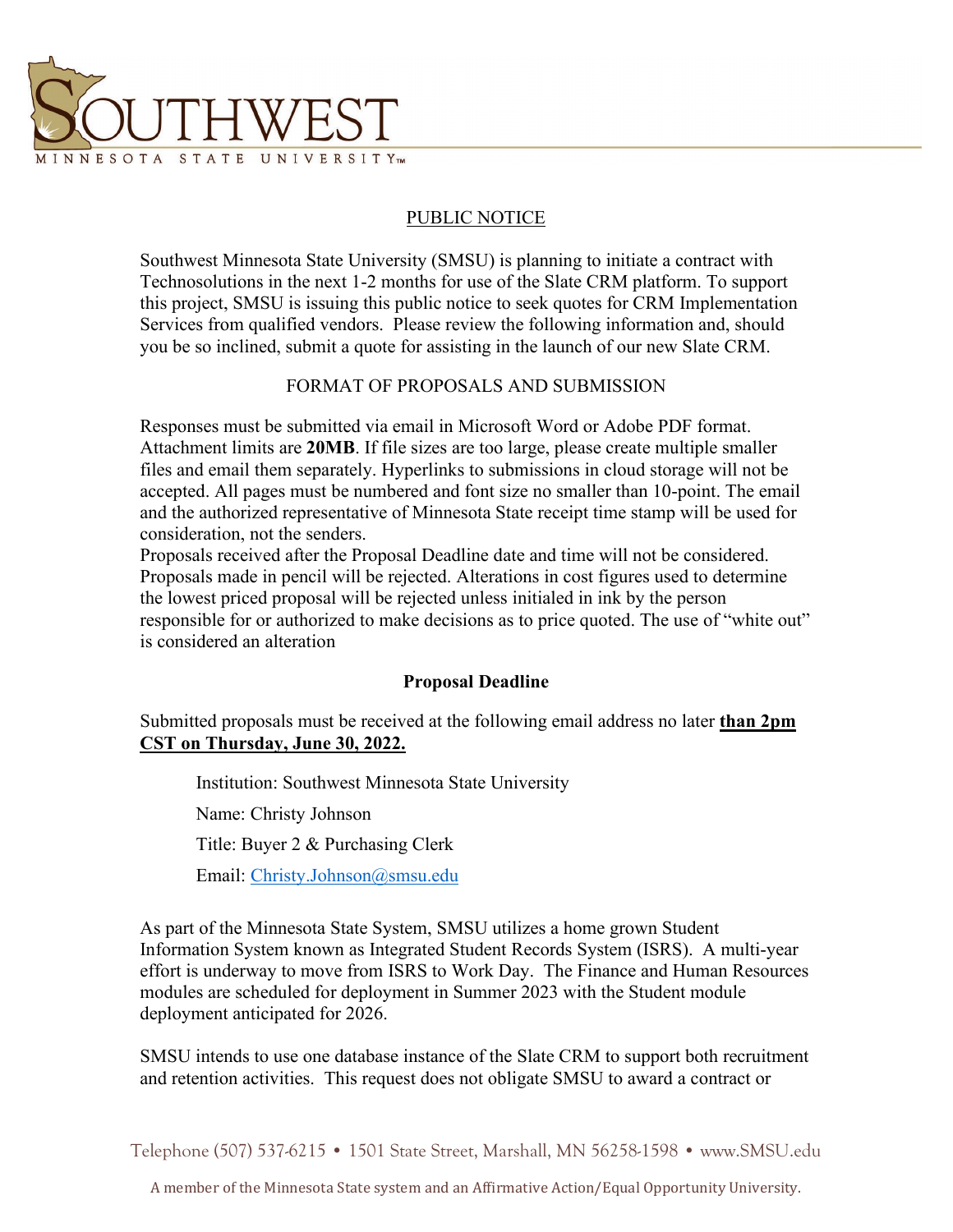

complete the proposed project. SMSU also reserves the right to waive minor informalities and reserves the right to:

- 1) Reject any and all quotes received in response to this public notice;
- 2) Reduce the scope of project priorities;
- 3) Select a quote for contract negotiation other than the one with the lowest cost;
- 4) Negotiate any aspect of the quote with any Vendor;
- 5) Terminate negotiations and select the next most responsive Vendor for contract negotiations;
- 6) Terminate negotiations and prepare and release a new RFQ or a Request for Proposals (RFP);
- 7) Terminate negotiations and take such action as deemed appropriate.

This public notice seeks to discover the process and pricing of services to assist SMSU in launching the Slate instance. The Scope of Work items listed below should be considered somewhat fluid in that they may change slightly but all changes would be done in complete transparency with the vendor.

Quotes shall be valid for a term of 90 days.

We are most interested in assistance with:

# **High Priority**

- Security settings
	- $\circ$  Users will be:
		- **Calculate Office of Admission**
		- **•** Center for International Education
		- Online Learning and Transfer Partnerships
		- **Graduate Studies**
		- **Deeann Greibel Student Success Center**
- Data flow (migration)
	- o Minnesota State System SIS (ISRS) to Slate-Domestic
	- o Minnesota State System SIS (ISRS) to Slate-International
	- o Connect to Slate
	- o Retain to Slate
- Early Alert
- Portal development

Telephone (507) 537-6215 • 1501 State Street, Marshall, MN 56258-1598 • www.SMSU.edu

A member of the Minnesota State system and an Affirmative Action/Equal Opportunity University.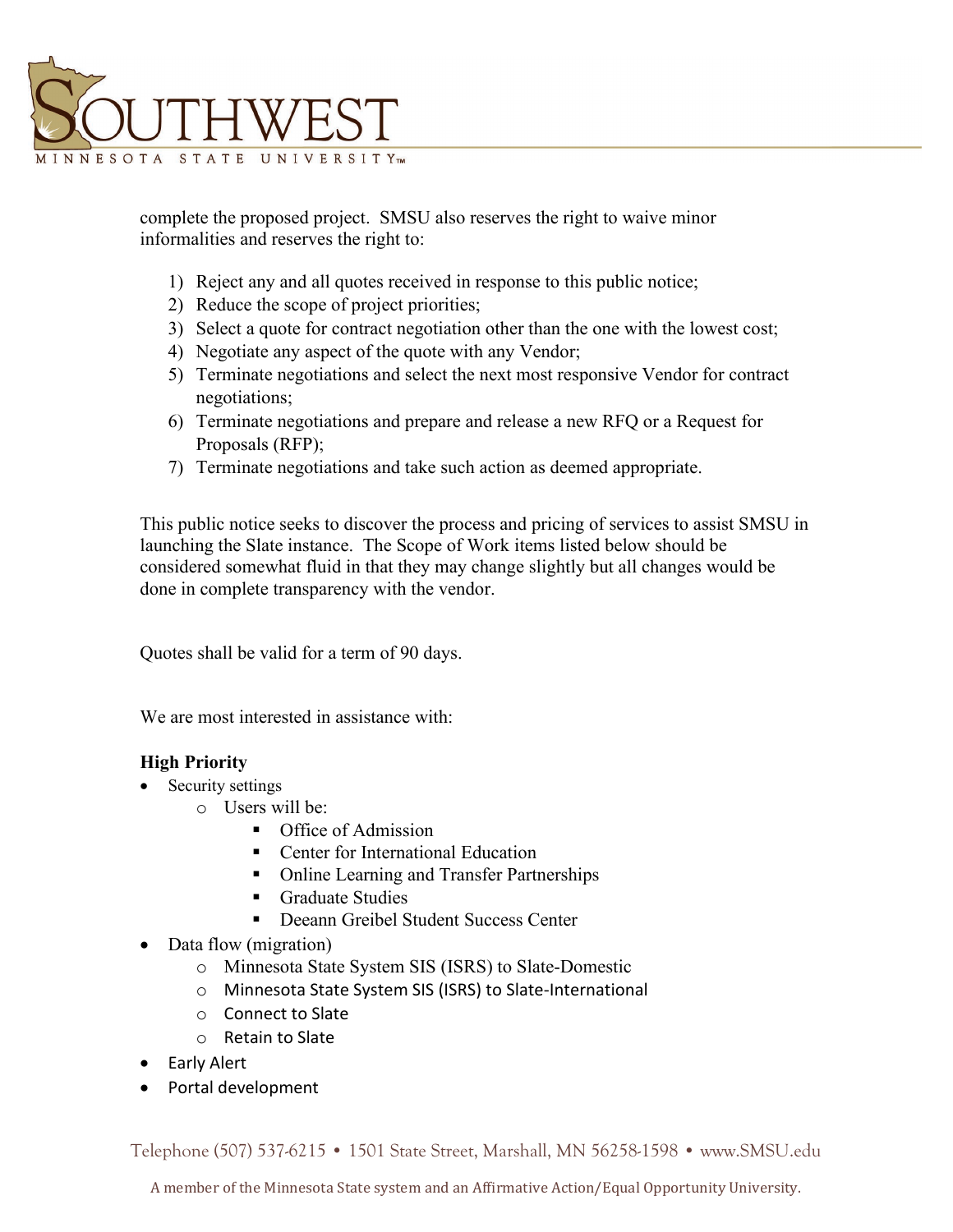

- Queries
- Communication Flow
- Texting set up
- Dashboards

## **Lower priority items:**

- Internal reporting
- Data export
- Customizations
- Recommendation for additional features/tools in the future down the road
- Page layout
- Scoring and survey functionality
- MicroSoft Dynamics 365 to Slate

Based CRM decision and vendor approach to the project, we estimate a contract start date to be August 15, 2022.

### **Please address the following:**

- Please provide Company background and demographics
- Are your services delivered On site/remote/hybrid ?
- Please provide names/references of where you have launched a Slate instance
- Timelines or mileposts to the project
	- Should we expect a team approach or a single "manager"?
	- Address any ongoing support available
	- Will there be a discovery meeting to set the project plan and schedule?
	- Pricing
		- o What is the estimate of pricing and hours to accomplish the task(s) outlined? Please identify cost per priority as best possible.
			- **Please separate Higher Priority from Lower Priority**

### **All proposals will be evaluated by our core team as to the:**

- Cost 30%
- Project Plan 20%
	- o What specific tasks are presented?
	- o What tasks are missing?
- Projected timeline 15%

Telephone (507) 537-6215 • 1501 State Street, Marshall, MN 56258-1598 • www.SMSU.edu

A member of the Minnesota State system and an Affirmative Action/Equal Opportunity University.